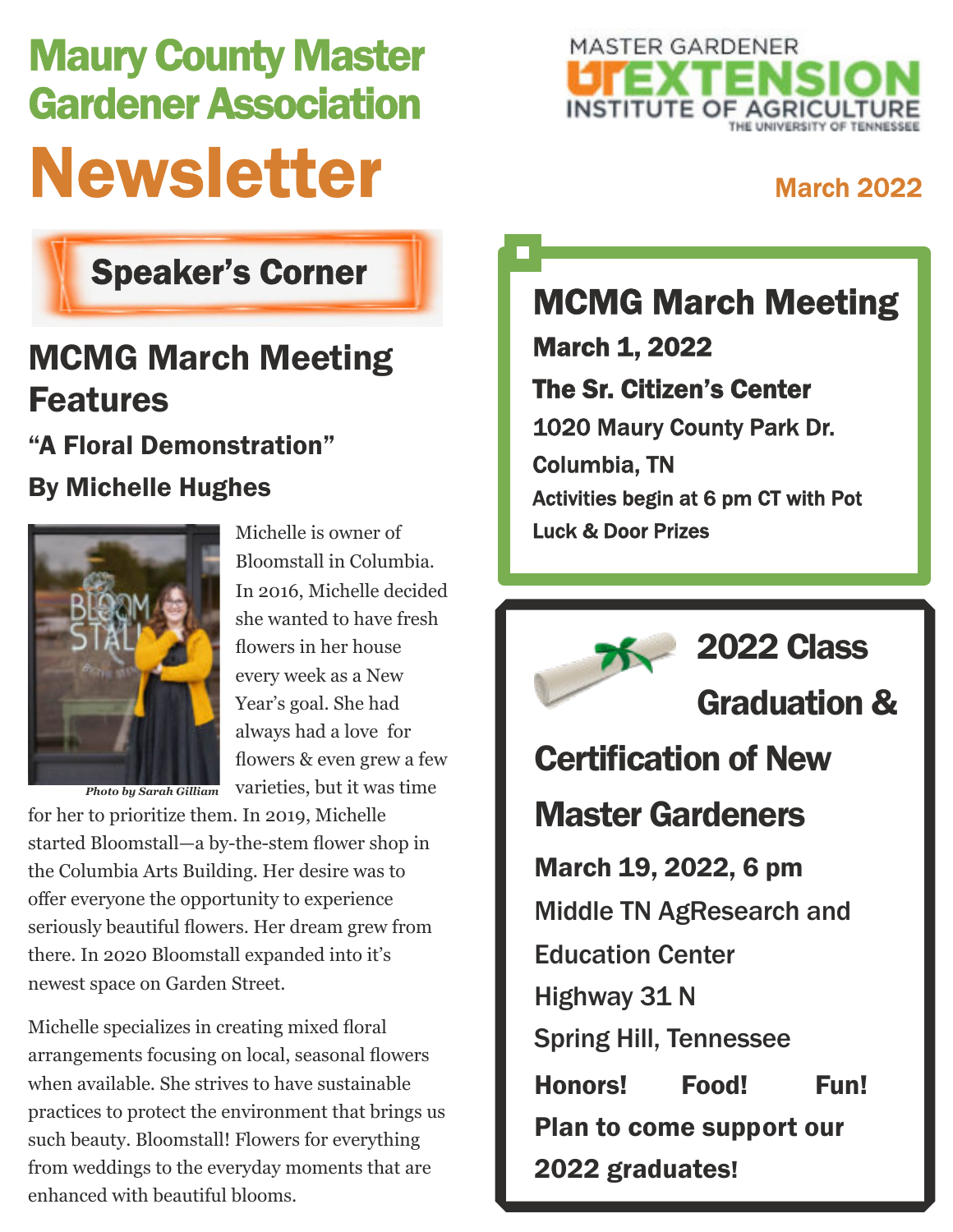### MCMG Meeting

### April 5, 2022

### The Sr. Citizen's Center

1020 Maury County Park Dr. Columbia, TN

*4:30-6 pm* Senior Citizen's Center Spring Clean Up Weeding - Mulching - (Bring your weeding tools, rakes, yard tub, gloves.)

- 6 pm MCMG Meeting Feature:
- A hands on garden tool

maintenance workshop.



### MEMBERS NEEDED

### FOR 'MEMBER SHARE'

### April 5th Workshop

### "How To Clean & Sharpen Tools In Your Garden"

If you have experience and want to say anything about cleaning and sharpening garden tools, we would love to have you present! GOOD WAY TO EARN HOURS. If interested please contact\_Kelly Raimondo, (985) 320-0941, [kraimondo@att.net](mailto:kraimondo@att.net) or Sue Nagel (307)640-0004, [shelby6866@yahoo.com](mailto:shelby6866@yahoo.com)

Members please bring up to three hand tools you would like to clean and sharpen during our 'hands on' workshop.

### MCMG Plant Sale

May 7th, 2022, 8 am to 12 pm Baker Building, Maury County Park

### NEEDED: PLANTS - LOTS of PLANTS

### Let's fill the Baker building!

This is a great opportunity for volunteer hours for members and interns! You can count your prep time at home and service hours for working Friday and Saturday with the set up and sale

Now is the time to get going:

- Start seeds and attend the ones you have already planted
- Transplant seedlings and label them.
- Separate plants
- Dig Iris and PLEASE INCLUDE COLOR on label (If you dig just before sale you can place in boxes or in bags)
- Be sure to transplant plants in time for the roots to be established
- Clean out your garden shed
	- Find any garden related items you would like to donate to sale
	- Clean vases will also be needed
- Plan to bring cut flowers and greenery from your garden to be used in live arrangements early the morning of the sale
- Plan to display the "Annual Plant Sale" flier. Available at the meeting and in this **Newsletter**

### PLEASE BRING SURPLUS POTS TO MARCH MEETING.

*???* Contact Annette 931-637-5958 or Melanie 931-446-0610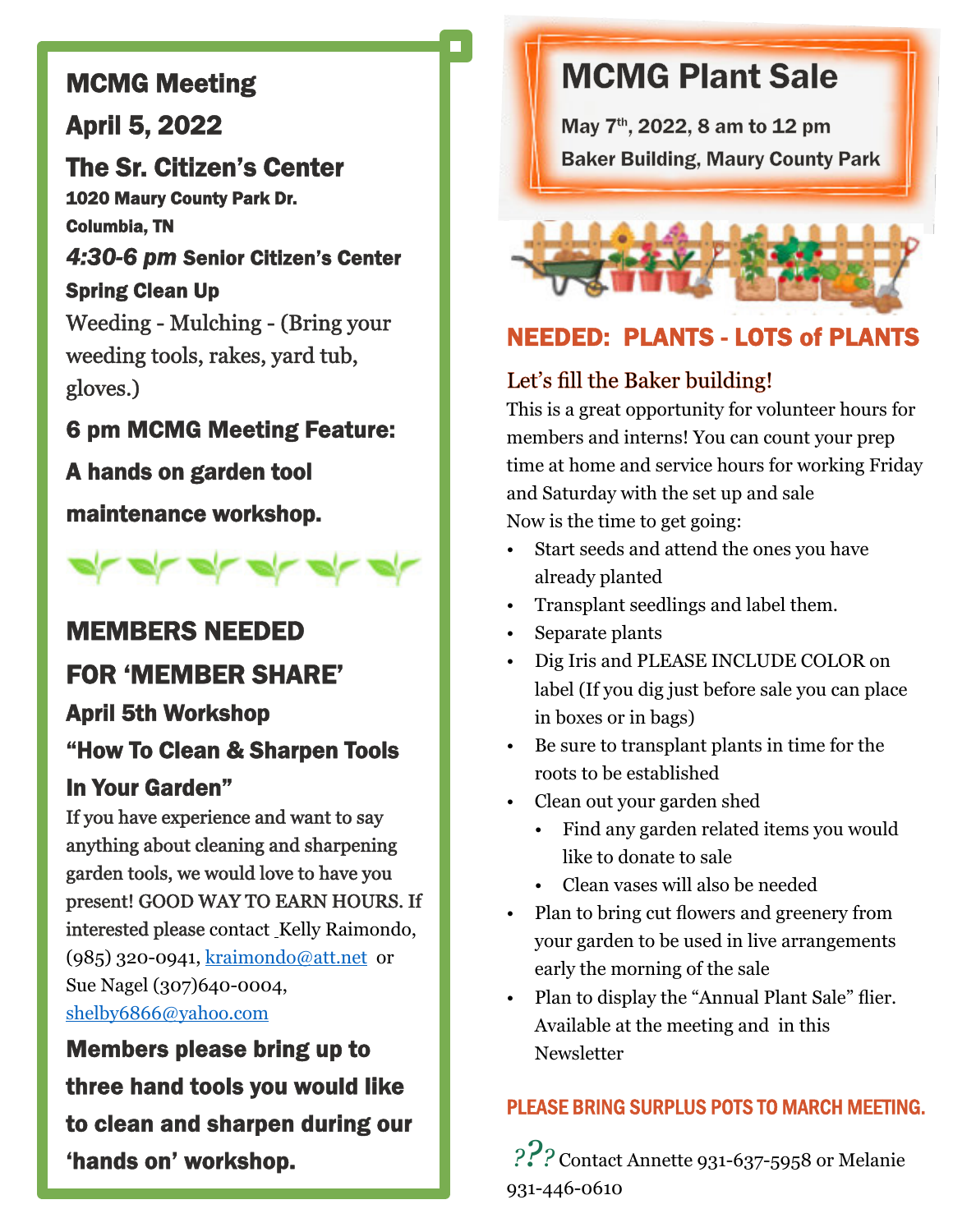### A Word from Our President

Potlucks are back! If you wish to participate, please bring a dish of any type to share. If you would rather not participate or would rather bring a "sack supper," feel free.

Please read the MCMG Bylaws in this issue. As we discussed at the February meeting, the complete text is being made available in this way. The membership will vote on the proposed changes at the March meeting

**N**ote the two dates for MCMG in March -- discussed elsewhere in this issue! Our meeting is Tuesday, March 1, with an exciting speaker and demonstration. Then, on Saturday, March 19, we gather at the Middle Tennessee Research and Education Center in Spring Hill for the graduation of the 2022 Master Gardener class. In addition, Interns from previous classes who have completed their service and continuing education hours will be certified as Master Gardeners. Although the pandemic has interfered with the certification of Interns across parts of three years, we hope to return in 2023 to the annual cycle of graduation, internship and certification.

*Kathie Wilson*

### *March 1 VOTE TO TAKE PLACE Proposed Changes to Bylaws*

Our bylaws have been in place since 2020. They have been edited by the officers to represent how we currently operate. Kathie presented the proposed changes at the February meeting. Changes are highlighted in red. Please take time to review them. A vote to approve will be taken at the meeting. Bylaws are at the end of this Newsletter.



### MCMG Survey Due at March Meeting

A 2022 MCMG Survey was handed out to all participants at the February Meeting. It will be available again at the March Meeting. A copy is included in this Newsletter.

Please take a few minutes to complete the form and return it at the March meeting. We want to hear from you to build our 2022 Calendar of events with the things that are meaningful to our members.

Thank you, Sue Nagel, Vice President

### Maury County Master Gardener's Swag



| $T\text{-Shirts} - \text{Varied Colors } S - XL$ | \$20.00 |
|--------------------------------------------------|---------|
| 2XL-5XL \$22.00                                  |         |
| Aprons – One size One color                      | \$18.00 |
| Ball Caps - Min. of 12 to order                  | \$20.00 |
|                                                  |         |

Please bring checks for items to March Meeting so we can place orders in time to wear them for the plant sale.



### Treasurer's Report for February 2022

Balance on February 1st- \$5,584.25 Income- \$70.00 Expenses- \$459.37 Balance on February 28th- \$5,194.88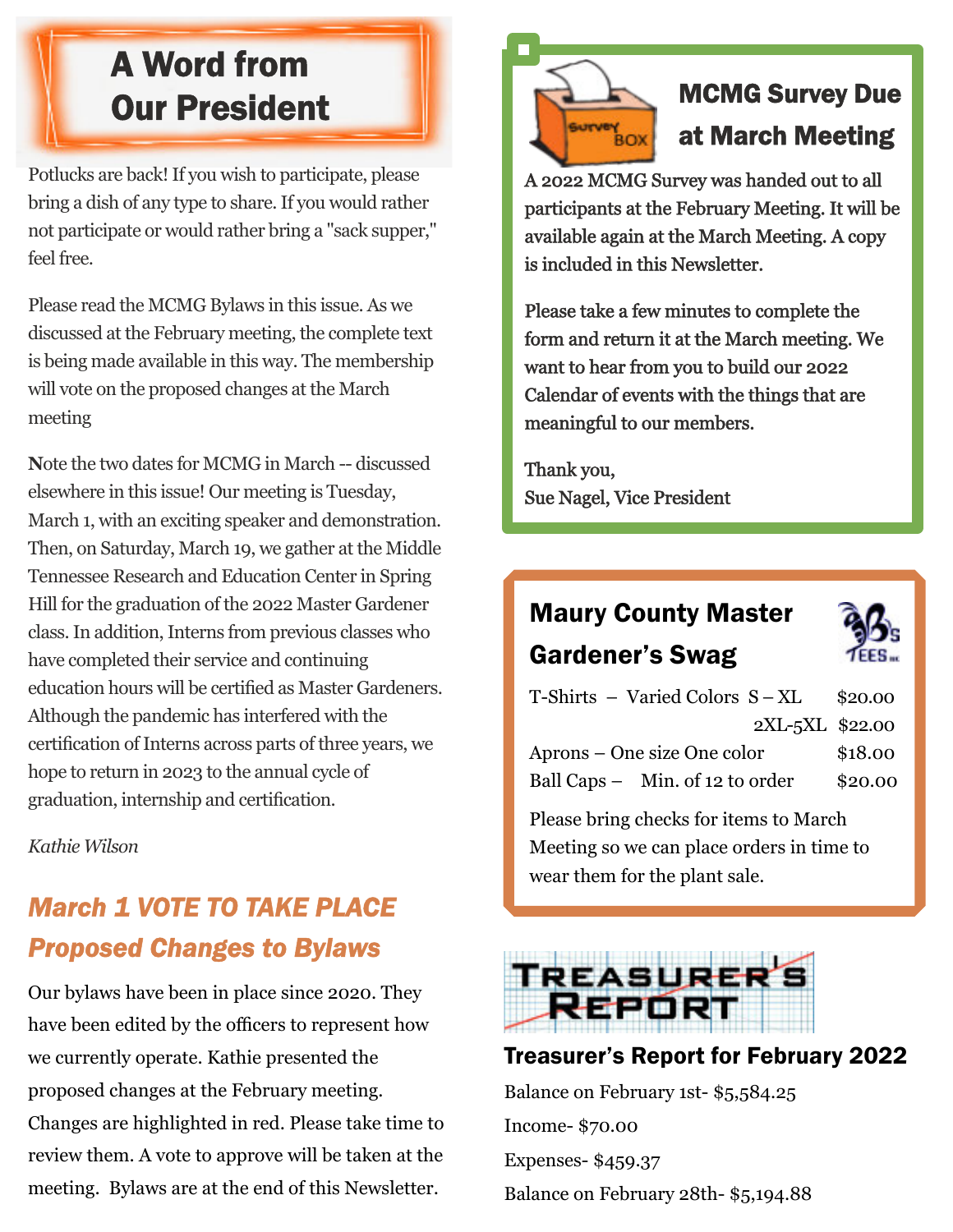### GETTING TO KNOW MCMG EVERYONE IS INVITED AND WELCOME TO COME TO OUR MEETINGS!

### [Where to Find Information](https://maurycountymastergardeners.org) [About Our Organization](https://maurycountymastergardeners.org)

*<https://maurycountymastergardeners.org> [maury countymaster gardeners](https://www.facebook.com/groups/927159377367221/) [info@maurycountymastergardeners.org](mailto:info@maurycountymastergardeners.org)* Instagram *@maurycountymg* Use the MCMG website QR code



### *Contact And Get To Know Our Leaders.They are there for you!*

*Officers and Committee Chairs pictured below.*



*Back Row:* Stephanie Horstman, Meeting Set-up [Horstman\\_s@yahoo.com](mailto:Horstman_s@yahoo.com)

Melanie Edwards, Plant Sale [melren1618@gmail.com](mailto:melren1618@gmail.com) George Patton, Past President [gpatton703@gmail.com](mailto:%20gpatton703@gmail.com) BruceMcShirley Treasurer [bcmcshurley@yahoo.com](mailto:bcmcshurley@yahoo.com) *Front Row:*

April Ray, Secretary[socaldiva@hotmail.com](mailto:socaldiva@hotmail.com) Gail Patton, Newsletter [fgapatton@gmail.com](mailto:fgapatton@gmail.com) Kathie Wilson, President [kwf@southportforge.com](mailto:kwf@southportforge.com) Kelly Raimondo, Vice-President [kraimondo@att.net](mailto:kraimondo@att.net) Sue Nagel, Vice-President [shelby6866@yahoo.com](mailto:shelby6866@yahoo.com) Cay McShirley, Treasurer [bcmcshurley@yahoo.com](mailto:bcmcshurley@yahoo.com) Shannon Reece, Meeting Set-up [sreece1970@yahoo.com](mailto:sreece1970@yahoo.com) *Not Pictured:*

Annette Wakefield, Plant Sale [rayannette@gmail.com](mailto:rayannette@gmail.com)



### Welcome March

March is one of my favorite months.

It's time for a new season and new beginnings.

It's a time for warmer and longer days.

Sprouts that have been dormant begin to emerge as a sweet surprise.

If you haven't already, it's time to sow those seeds indoors to plant in your garden or bring to the plant sale.

There are some cool weather crops that you can plant now. Check the planting guide to make sure of the time and temperature.

Remember not to rush. Mother Nature is very temperamental. It is not uncommon for us to experience all four seasons in one week.

Whatever your plans, take time to notice the amazing things that take place this season.

Start a nature/garden journal to record your observations.

It is breathtaking to see how life unfolds in the garden and in nature.

Happy Spring!

Until next time,

**Cay** 



### *MCMG Care*

If you know of a Master Gardener that is sick, had surgery, in the hospital or has lost a loved one, please let me know. I will send a card or flowers as stated in the Sunshine bylaws. You may contact me by calling, texting 931-446-1027 or email [bcmcshurley@yahoo.com](mailto:bcmcshurley@yahoo.com.%20)

Thank you!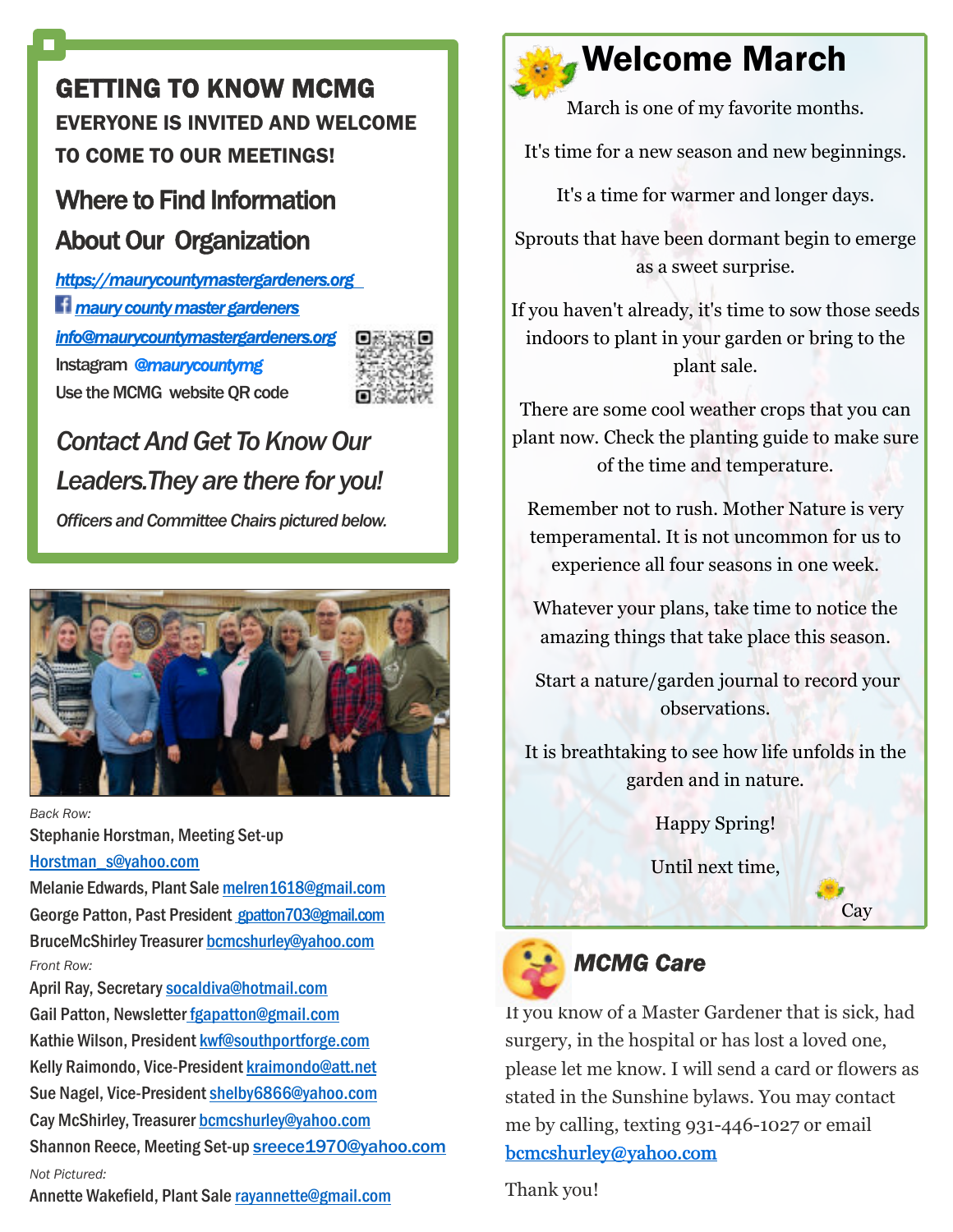### Roger Recommends





Carbon Credits

A General Overview of Considerations for Growing<br>
Carbon Markets and Carbon Various Specialty Crops **Various Specialty Crops** 



**How Technology Has Considerations for Service Service Service Service Service Service Service Service Service**<br>Changed Farming

**Direct Marketing Meat** and Live Animals for Custom Harvest

#### **WEBINARS**

Each educational webinar will begin at 6:00 pm (central time)/7:00 pm (eastern time)



#### **REGISTRATION**

There is no cost to attend but preregistration is required. The deadline to register is 24 hours prior to the scheduled webinar.

Preregister at https://bit.ly/localfarmweb or call Rebecka Cronin at 931-424-7347. Once registered, you will receive detailed instructions on how to join the webinar.

### **EREE TREE SEEDLINGS**

One Bundle per person consisting of: White Flowering Dogwood, White Walnut and **Yellow Poplar** Multiple Drawing

SATURDAY, MARCH 5, 2022  $8:00am - 10:00am$ 

for 5 ft Fruit Trees



**United Farmers CO-OP** 975 Riverview Lane, Columbia TN

Sponsored by: Maury County Soil and Water Conservation **District, Area Businesses and Community Members** 



### Tennessee Extension Master Gardener Plans for 2022

Distance Connections for EMGs 10 AM ET/9 AM CT- Live on Zoom Tours, Teaching and Q and A with our statewide Extension Hort Team June 3- First Friday Hort Session Aug. 5- First Friday Hort Session Sept. 9- TEMG Friday Focus Nov. 4- First Friday Hort Session

#### LIVE TEMG Events - Intern Friday Field Days

Mar. 4- Fruits in Middle TN Apr. 1- Veggies in East TN May 6- Flowers in West TN Mar. 25th and 26th- Western Region TEMG Conference June 9th-11th- State TEMG Conference- NE TN Oct. 20th- Leadership Day

*Continued on next page*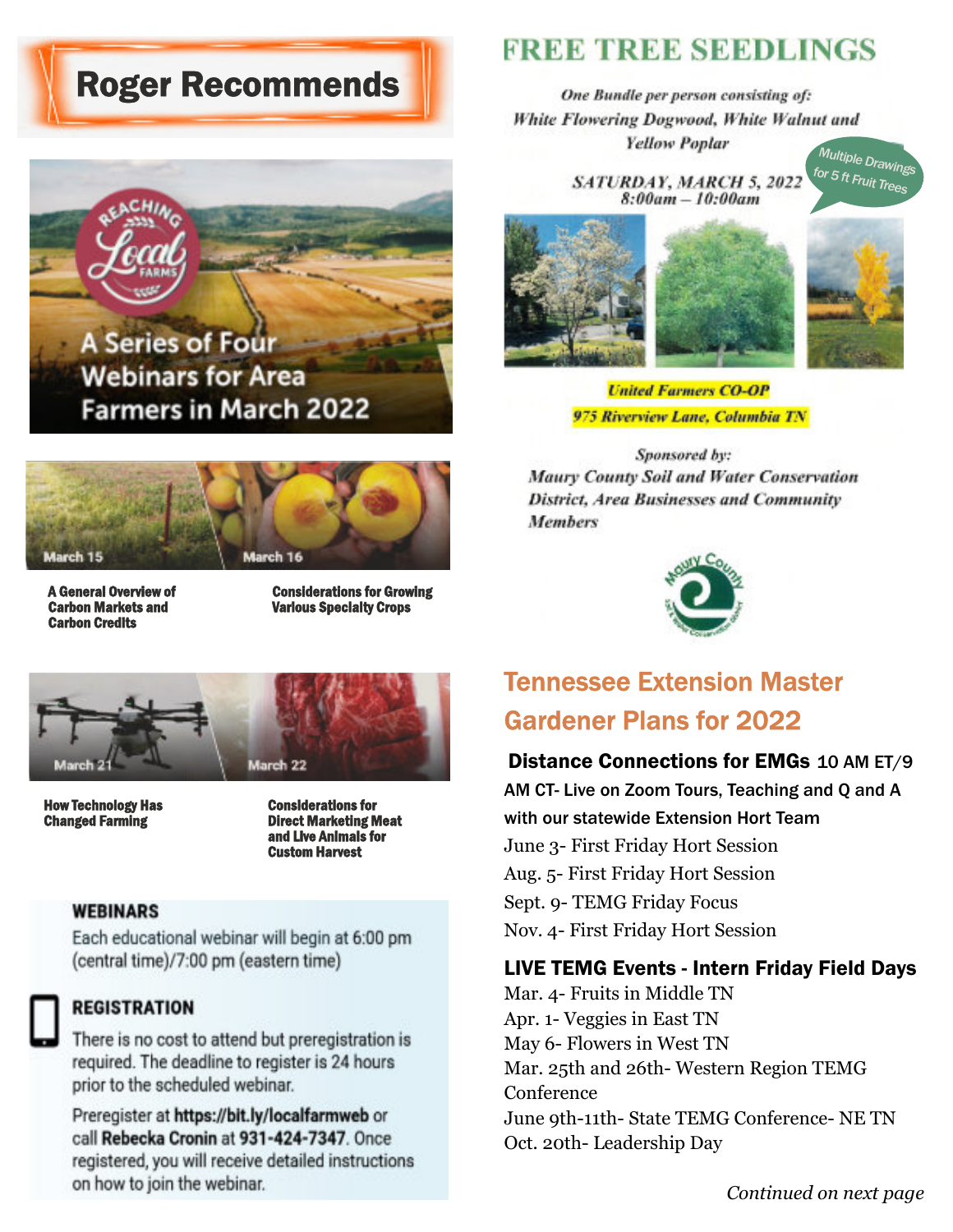### UTIA and Extension Events

April 28th- Organic Gardening and Farming Field Day- Knoxville June 14th- Fruits of the Backyard Field Day-

Spring Hill July 15th- Summer Celebration- Jackson

Aug. 30th- Fall Gardener's Festival- Crossville

Online event sign-ups as well as live event registration will be found on the state website. Plus, connect with your coordinator and local officers for all the details.

<https://mastergardener.tennessee.edu>



April Ray and Shannon Reece demonstrate "How to Enter Hours."



IF YOU ATTENDED THE FEBRUARY MCMG MEETING YOU EARNED

Club Support - 45 min+Driving Time

Education (CEU) - 1 hour



Someone is needed to do the Container Planting at Maury County Senior Citizens Center. Simple project and you get hours.

Contact: Kelly Raimondo, (985) 320-0941, [kraimondo@att.net](mailto:kraimondo@att.net) or Sue Nagel (307)640-0004, [shelby6866@yahoo.com](mailto:shelby6866@yahoo.com)



honored for over 6 years of service with the MCMG Newsletter.



Thanks to Amanda Mathenia! For coming and sharing her helpful in-sites on "Raised Beds and Container Gardening."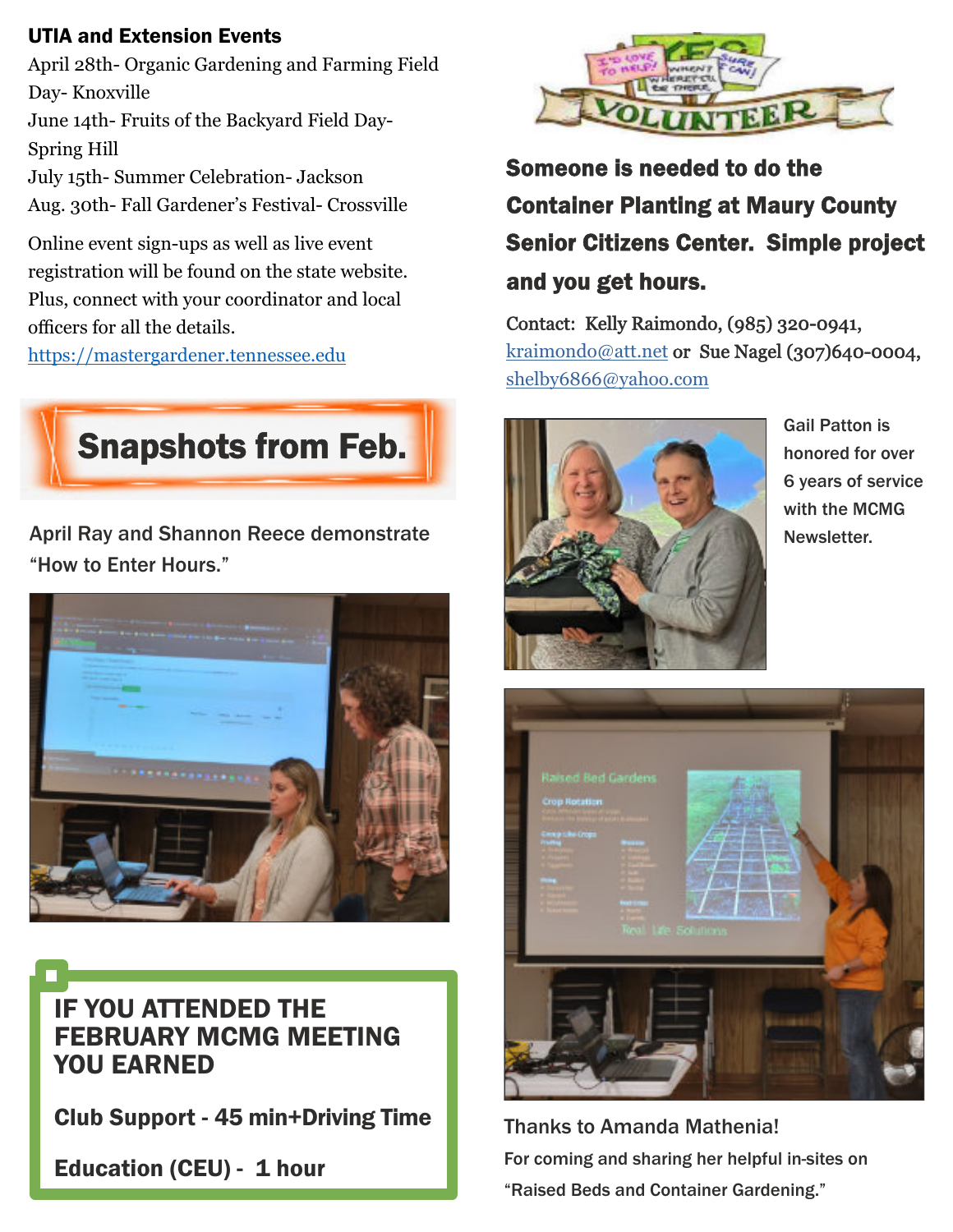

April – Mount Pleasant Library, Bedding Cleanup and Annual Planting

April 23rd, (Sat) – Polk Home Raised Garden Community Demo and Planting. Need volunteer/s to present/demonstrate and plant.

April – Polk Home Rose Planting Project

April – Mt. Pleasant Library Bedding Project.

Maury County Senior Citizens Center Back Bed Planting

May – Polk Home Kitchen and Garden Projects

May – Polk Home Rose Planting Project

June  $4<sup>th</sup>$  (Sat) – MCMG Garden Home Tour - **Need** Volunteers to nominate their homes!

Any questions Kelly Raimondo, (985) 320-0941, [kraimondo@att.net](mailto:kraimondo@att.net) Sue Nagel (307)640-0004, [shelby6866@yahoo.com](mailto:shelby6866@yahoo.com)



### Get Ready Now!!! They ARE Coming Coming Coming ...



### Looking for Plants



# In the Works **Plan Your Calendar**

*March 1* MCMG Meeting, "Bloomstall

Flowers Floral Demonstration," 6 pm, Senior Citizen's Center; 1020 Maury County Park Dr; Columbia, TN

*March 19* MCMG 2022 Class Graduation & Certification of New Master Gardeners, 6 pm, Spring Hill AgResearch and Education Center; Hwy 31 N; Spring Hill, TN

*March 25-26* Western Region Conference, Clarksville, TN. Hosted by Montgomery County Master **Gardeners** 

*March 26* Workday, 9-11 am, Kitchen Garden, President James K. Polk Home and Museum; 301 W 7 th Street; Columbia, TN

**April 5** Maury County Senior Citizens Center Grounds Cleanup and Mulching, 4:30 – 6:00 pm Senior Center Clean up weeding. Bring your weeding tools and gloves.

MCMG Meeting, "Garden Tools Hands-on Maintenance Workshop," 6 pm, Senior Citizen's Center; 1020 Maury County Park Dr; Columbia

Organic Gardening and Farming Field Day, Knoxville

**May 2** DEADLNE for sign up to showcase your garden in the 2022 MCMG Members Garden **Tour** 

- *May 3* NO MCMG Meeting
- **May 6** Set up for MCMG Plant Sale

May 7 Maury County Master Gardeners Annual Plant Sale, Baker Bldg, Maury Co Park, 8 am-12 noon

#### *June 4* 2022 MCMG Garden Home Tour

**June 14** "Fruits of the Backyard Field Day," 8 am Middle TN AgResearch and Education Center, Spring Hill; 1000 Main Entrance Drive; Spring Hill, TN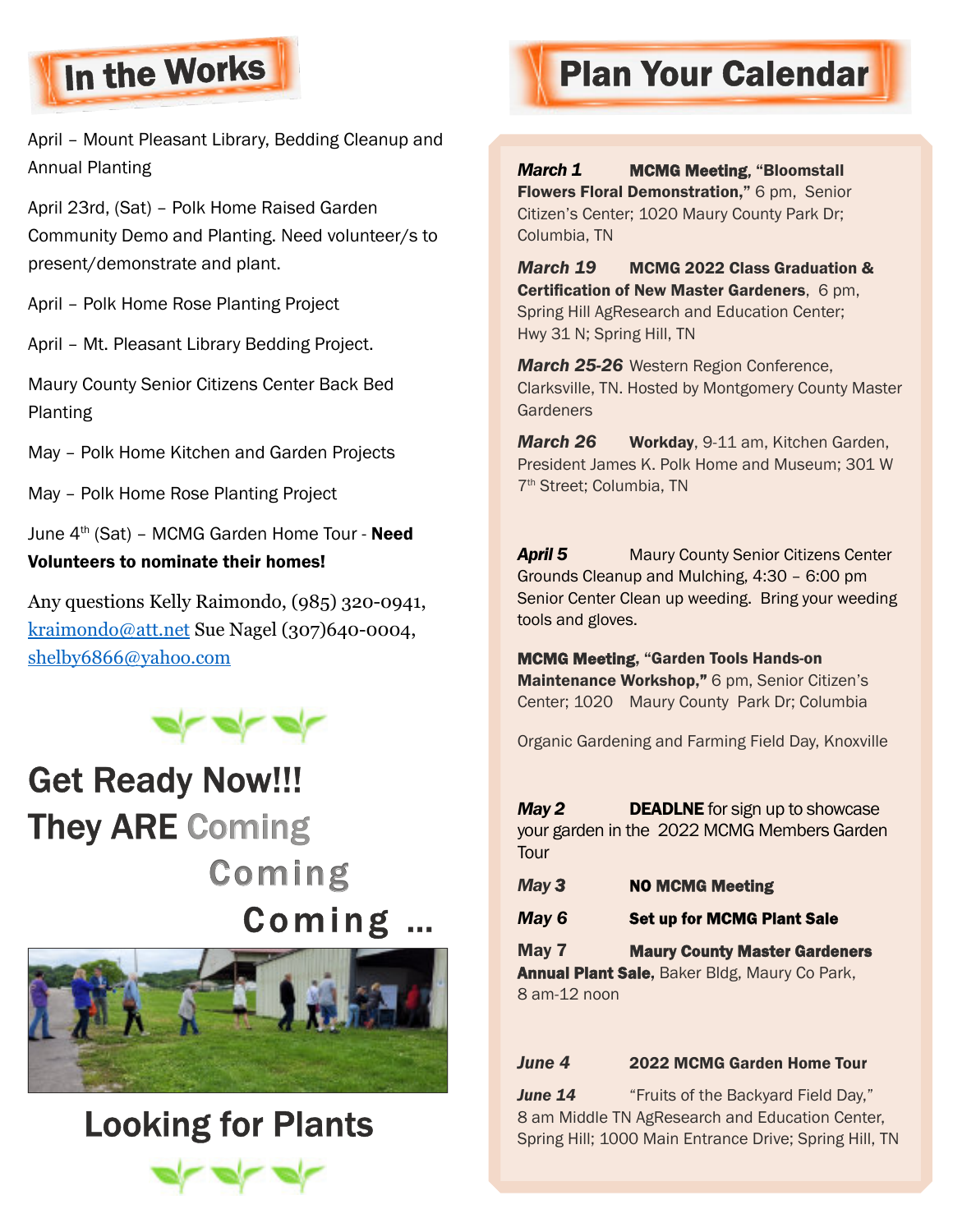



Maury County Master Gardener Association

Saturday May 7, 2022 8 am - Noon A N N U A L P L A N T **SALE** 

# **GREAT** PRICES!

All Kinds Of Plants

Flower Arrangements (DIY or made for you) Vendors Prices Start at \$2

The Baker Building, Maury Co Fair Grounds 1018 Maury County Park Drive, Columbia, TN

 *https://maurycountymastergardeners.org maury county master gardeners CALL 931-637-5958 or 931-446-0610*

*Sponsored by*

![](_page_7_Picture_10.jpeg)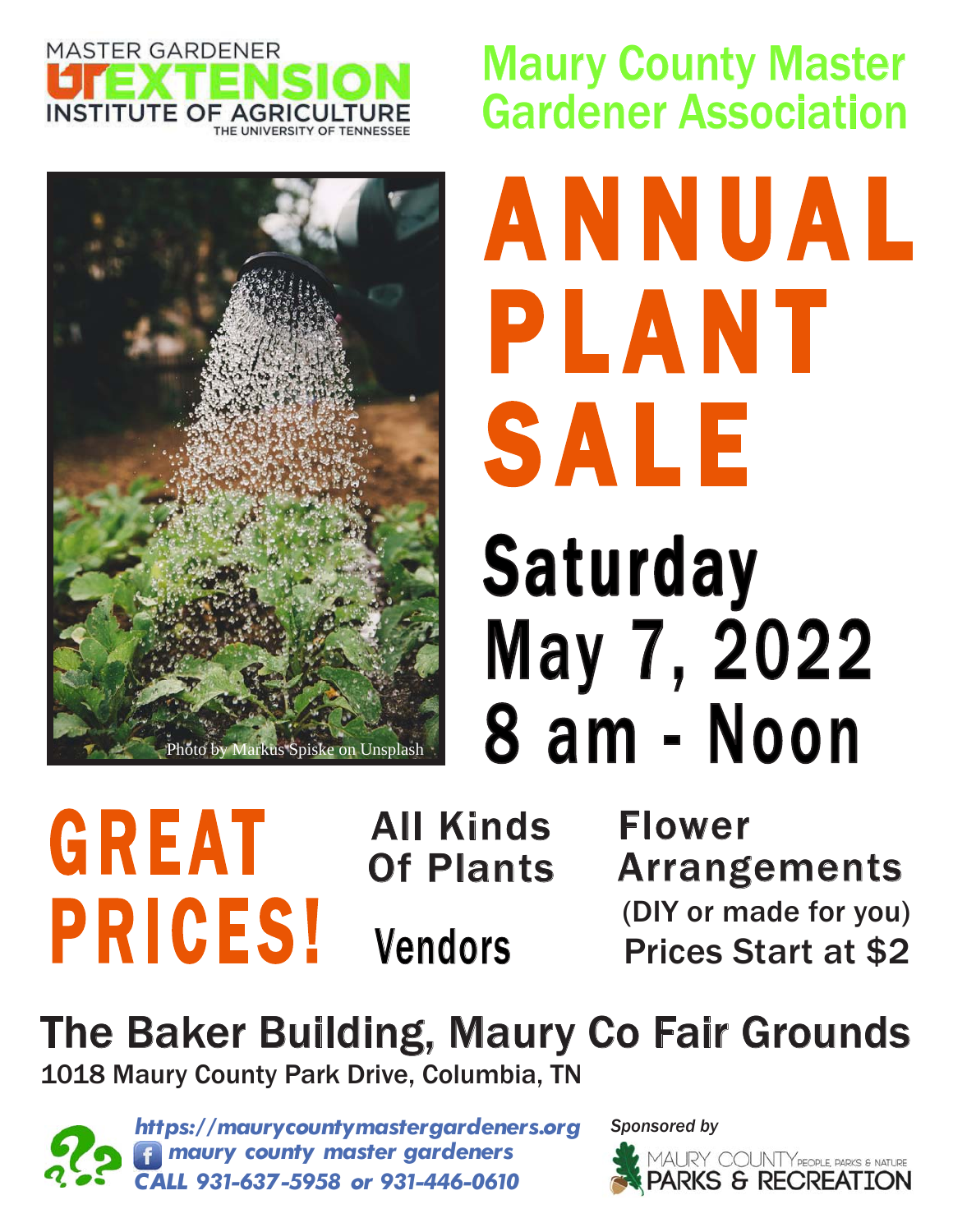| 2022 Maurey County Master Gardener (MCMG) Membership Survey                                                 |
|-------------------------------------------------------------------------------------------------------------|
|                                                                                                             |
|                                                                                                             |
|                                                                                                             |
|                                                                                                             |
| MCMG Status: (Check the box that applies to you)                                                            |
| _Active Member = Dues paying member/voting member. Dues of \$10.00 paid in full                             |
| Inactive Member = non dues paying member attends meeting, no voting rights                                  |
| What is your interest in our club and what activities due you enjoy the most? (Check all that apply)        |
| ___ Monthly Meetings ____UT Extension Activities ____ Speakers ____Field Trips ____ Potluck                 |
| ___ Service Projects                                                                                        |
|                                                                                                             |
|                                                                                                             |
| Speaker and Topic recommendations: Contact information and topics:                                          |
|                                                                                                             |
| 2.<br>3.                                                                                                    |
| Door Prize recommendations:                                                                                 |
| Outdoor gardening items __ Home interior garden themed decorations ___ Any garden related                   |
| Potluck interest:                                                                                           |
| Pre Covid-Full Meals Yes or NO                                                                              |
| Months not meeting any interest in getting together on our Meeting day and time for get together?<br>Yes/No |
| Garden Tours:                                                                                               |

Even years; 2022 - MCMG June Garden Tours of three members gardens. Would you be willing to share your garden with the club? (Circle one) Yes/No/Maybe

Odd Years; 2023 – Support the James K. Polk Home Gardens of Columbia Public Garden Tour. More information to be provided in the future.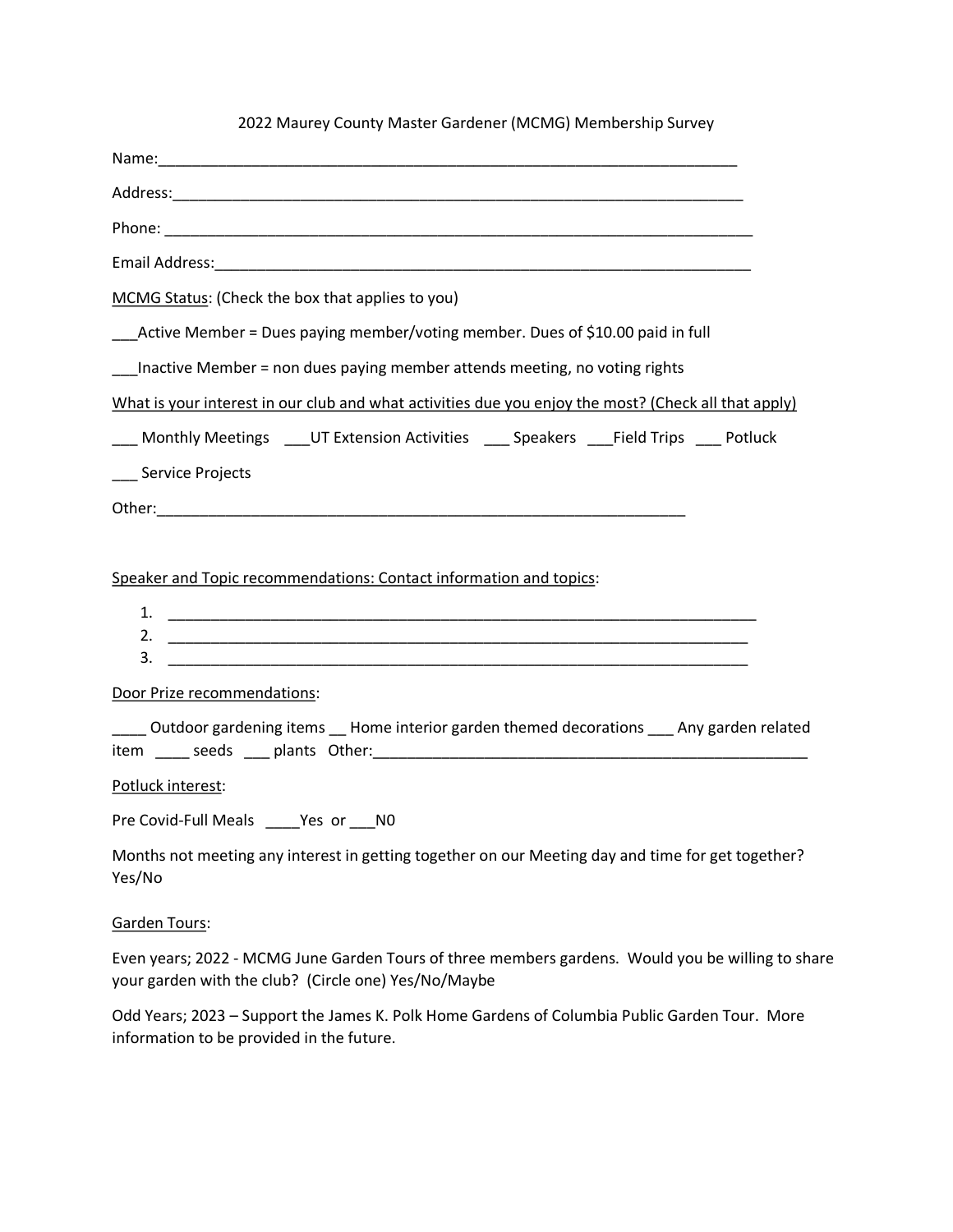Would you be willing to present on a particular topic or do you have talents you would like to share with the Club? A subject matter expert and like to present? If so, what topic\_\_\_\_\_\_\_\_\_\_\_\_\_\_\_\_\_\_\_\_\_\_\_\_\_\_\_\_\_\_\_\_\_\_\_\_\_\_\_\_\_\_\_\_\_\_\_\_\_\_\_\_\_\_\_\_\_\_\_\_\_\_\_\_\_\_\_\_\_\_\_\_

\_\_\_\_\_\_\_\_\_\_\_\_\_\_\_\_\_\_\_\_\_\_\_\_\_\_\_\_\_\_\_\_\_\_\_\_\_\_\_\_\_\_\_\_\_\_\_\_\_\_\_\_\_\_\_\_\_\_\_\_\_\_\_\_\_\_\_\_\_\_\_\_\_\_\_\_\_\_\_\_\_\_\_\_\_ \_\_\_\_\_\_\_\_\_\_\_\_\_\_\_\_\_\_\_\_\_\_\_\_\_\_\_\_\_\_\_\_\_\_\_\_\_\_\_\_\_\_\_\_\_\_\_\_\_\_\_\_\_\_\_\_\_\_\_\_\_\_\_\_\_\_\_\_\_\_\_\_\_\_\_\_\_\_\_\_\_\_\_\_\_ \_\_\_\_\_\_\_\_\_\_\_\_\_\_\_\_\_\_\_\_\_\_\_\_\_\_\_\_\_\_\_\_\_\_\_\_\_\_\_\_\_\_\_\_\_\_\_\_\_\_\_\_\_\_\_\_\_\_\_\_\_\_\_\_\_\_\_\_\_\_\_\_\_\_\_\_\_\_\_\_\_\_\_\_\_

\_\_\_\_\_\_\_\_\_\_\_\_\_\_\_\_\_\_\_\_\_\_\_\_\_\_\_\_\_\_\_\_\_\_\_\_\_\_\_\_\_\_\_\_\_\_\_\_\_\_\_\_\_\_\_\_\_\_\_\_\_\_\_\_\_\_\_\_\_\_\_\_\_\_\_\_\_\_\_\_\_\_\_\_\_ \_\_\_\_\_\_\_\_\_\_\_\_\_\_\_\_\_\_\_\_\_\_\_\_\_\_\_\_\_\_\_\_\_\_\_\_\_\_\_\_\_\_\_\_\_\_\_\_\_\_\_\_\_\_\_\_\_\_\_\_\_\_\_\_\_\_\_\_\_\_\_\_\_\_\_\_\_\_\_\_\_\_\_\_\_ \_\_\_\_\_\_\_\_\_\_\_\_\_\_\_\_\_\_\_\_\_\_\_\_\_\_\_\_\_\_\_\_\_\_\_\_\_\_\_\_\_\_\_\_\_\_\_\_\_\_\_\_\_\_\_\_\_\_\_\_\_\_\_\_\_\_\_\_\_\_\_\_\_\_\_\_\_\_\_\_\_\_\_\_\_ \_\_\_\_\_\_\_\_\_\_\_\_\_\_\_\_\_\_\_\_\_\_\_\_\_\_\_\_\_\_\_\_\_\_\_\_\_\_\_\_\_\_\_\_\_\_\_\_\_\_\_\_\_\_\_\_\_\_\_\_\_\_\_\_\_\_\_\_\_\_\_\_\_\_\_\_\_\_\_\_\_\_\_\_\_

\_\_\_\_\_\_\_\_\_\_\_\_\_\_\_\_\_\_\_\_\_\_\_\_\_\_\_\_\_\_\_\_\_\_\_\_\_\_\_\_\_\_\_\_\_\_\_\_\_\_\_\_\_\_\_\_\_\_\_\_\_\_\_\_\_\_\_\_\_\_\_\_\_\_\_\_\_\_\_\_\_\_\_\_\_ \_\_\_\_\_\_\_\_\_\_\_\_\_\_\_\_\_\_\_\_\_\_\_\_\_\_\_\_\_\_\_\_\_\_\_\_\_\_\_\_\_\_\_\_\_\_\_\_\_\_\_\_\_\_\_\_\_\_\_\_\_\_\_\_\_\_\_\_\_\_\_\_\_\_\_\_\_\_\_\_\_\_\_\_\_ \_\_\_\_\_\_\_\_\_\_\_\_\_\_\_\_\_\_\_\_\_\_\_\_\_\_\_\_\_\_\_\_\_\_\_\_\_\_\_\_\_\_\_\_\_\_\_\_\_\_\_\_\_\_\_\_\_\_\_\_\_\_\_\_\_\_\_\_\_\_\_\_\_\_\_\_\_\_\_\_\_\_\_\_\_ \_\_\_\_\_\_\_\_\_\_\_\_\_\_\_\_\_\_\_\_\_\_\_\_\_\_\_\_\_\_\_\_\_\_\_\_\_\_\_\_\_\_\_\_\_\_\_\_\_\_\_\_\_\_\_\_\_\_\_\_\_\_\_\_\_\_\_\_\_\_\_\_\_\_\_\_\_\_\_\_\_\_\_\_\_

What is your favorite public garden or garden related site for upcoming field trip ideas?

Ideas on increasing membership and retention of membership?

Ideas on how to help interns complete their service hours and become Master Gardeners?

Are you interested in being paired with a new intern for membership and as a welcoming member to assist with any questions they may have? \_\_\_\_Yes or \_\_\_ No

\_\_\_\_\_\_\_\_\_\_\_\_\_\_\_\_\_\_\_\_\_\_\_\_\_\_\_\_\_\_\_\_\_\_\_\_\_\_\_\_\_\_\_\_\_\_\_\_\_\_\_\_\_\_\_\_\_\_\_\_\_\_\_\_\_\_\_\_\_\_\_\_\_\_\_\_\_\_\_\_\_\_\_\_\_ \_\_\_\_\_\_\_\_\_\_\_\_\_\_\_\_\_\_\_\_\_\_\_\_\_\_\_\_\_\_\_\_\_\_\_\_\_\_\_\_\_\_\_\_\_\_\_\_\_\_\_\_\_\_\_\_\_\_\_\_\_\_\_\_\_\_\_\_\_\_\_\_\_\_\_\_\_\_\_\_\_\_\_\_\_ \_\_\_\_\_\_\_\_\_\_\_\_\_\_\_\_\_\_\_\_\_\_\_\_\_\_\_\_\_\_\_\_\_\_\_\_\_\_\_\_\_\_\_\_\_\_\_\_\_\_\_\_\_\_\_\_\_\_\_\_\_\_\_\_\_\_\_\_\_\_\_\_\_\_\_\_\_\_\_\_\_\_\_\_\_ \_\_\_\_\_\_\_\_\_\_\_\_\_\_\_\_\_\_\_\_\_\_\_\_\_\_\_\_\_\_\_\_\_\_\_\_\_\_\_\_\_\_\_\_\_\_\_\_\_\_\_\_\_\_\_\_\_\_\_\_\_\_\_\_\_\_\_\_\_\_\_\_\_\_\_\_\_\_\_\_\_\_\_\_\_

Are you interested in serving on a committee? \_\_\_Yes, if so, which  $one:$ 

Any additional comments:

Your feedback is important to us.

Leave on the table or return to Kelly or Sue 2022 Vice- Presidents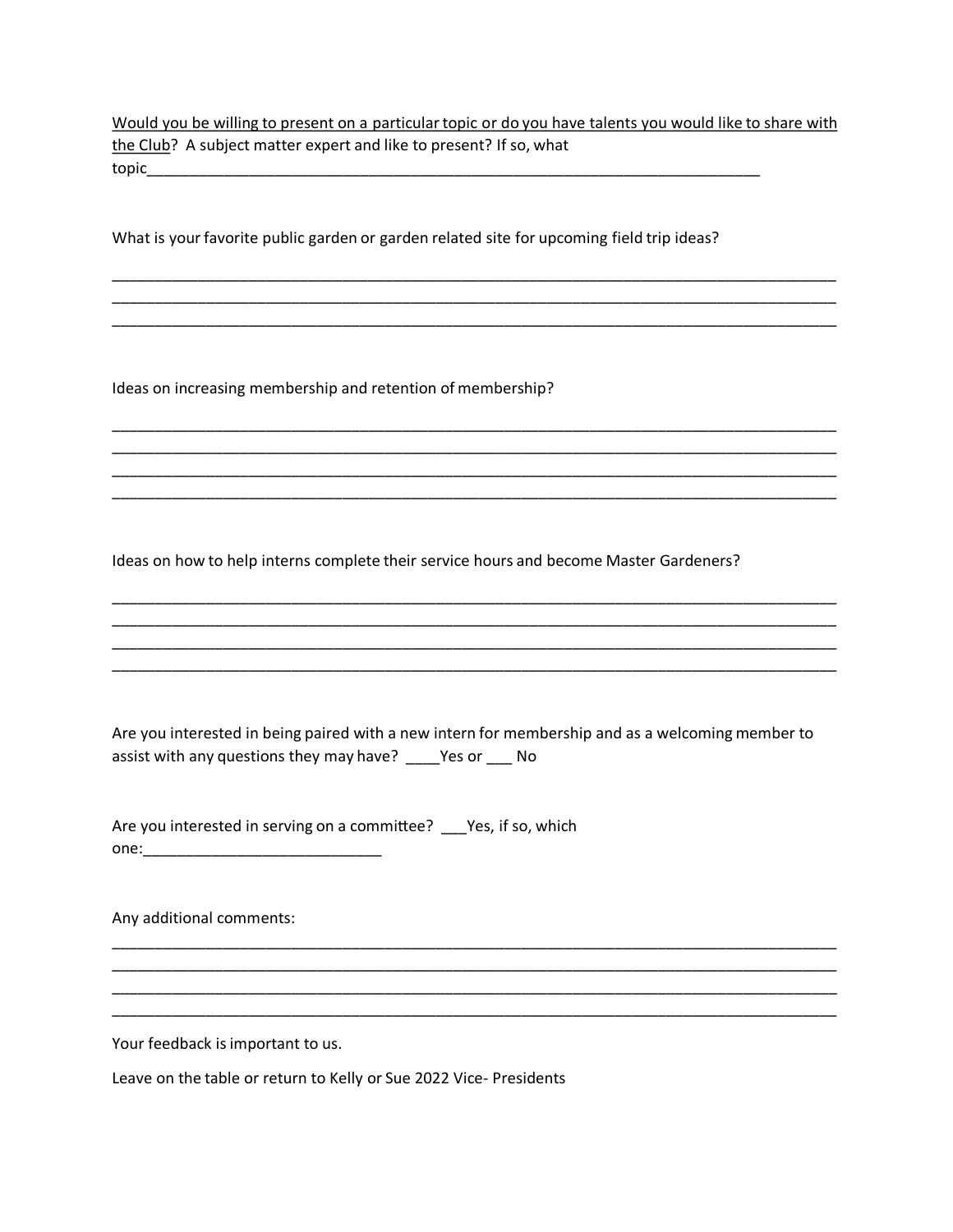### **THE UNIVERSITY OF TENNESSEE EXTENSION INSTITUTE OF AGRICULTURE MAURY COUNTY MASTER GARDENER ASSOCIATION BYLAWS**

#### **2022 PROPOSED CHANGES TO 2020 BYLAWS**

#### ARTICLE I – NAME

This organization shall be known as the Maury County Master Gardener Association, herein referred to as "the MCMGA" or "the Association."

#### ARTICLE II – PURPOSE

SECTION 1. The Maury County Master Gardener program trains and maintains horticultural volunteers for the University of Tennessee Extension, the off-campus educational unit of the UT Institute of Agriculture. The purpose of the Association is to foster and engage in activities that promote environmental stewardship and provide horticultural information based on UT Extension research to its members and to the community at large, thereby improving the quality of life for citizens of Maury County, Tennessee.

SECTION 2. The Association is a non-profit organization. It shall have the power to collect, manage, and expend dues and contributions in a manner consistent with its purpose; to incorporate as a non-profit corporation; to enlist services of independent contractors; and to perform all lawful actions consistent with the Association's purpose and bylaws.

SECTION 3. The association does not participate in political campaigns and does not endorse candidates for public office.

#### ARTICLE III – ROLE OF THE EXTENSION AGENT

SECTION 1. The County Extension Agent**, as the Master Gardener Coordinator,** advises and supervises the MCMGA and, as the University of Tennessee Extension representative in Maury County, is the final authority on its Master Gardener program. The administrative directives set forth in these bylaws provide guidelines to facilitate operation of the Association.

**SECTION 2. The County Extension Agent is available to meet with the Association president and other officers as invited by the president, typically each month, for mentoring and planning.**

**SECTION 3. The County Extension Agent shall sign up new officers for the State Master Gardener newsletter and regional news as appropriate.**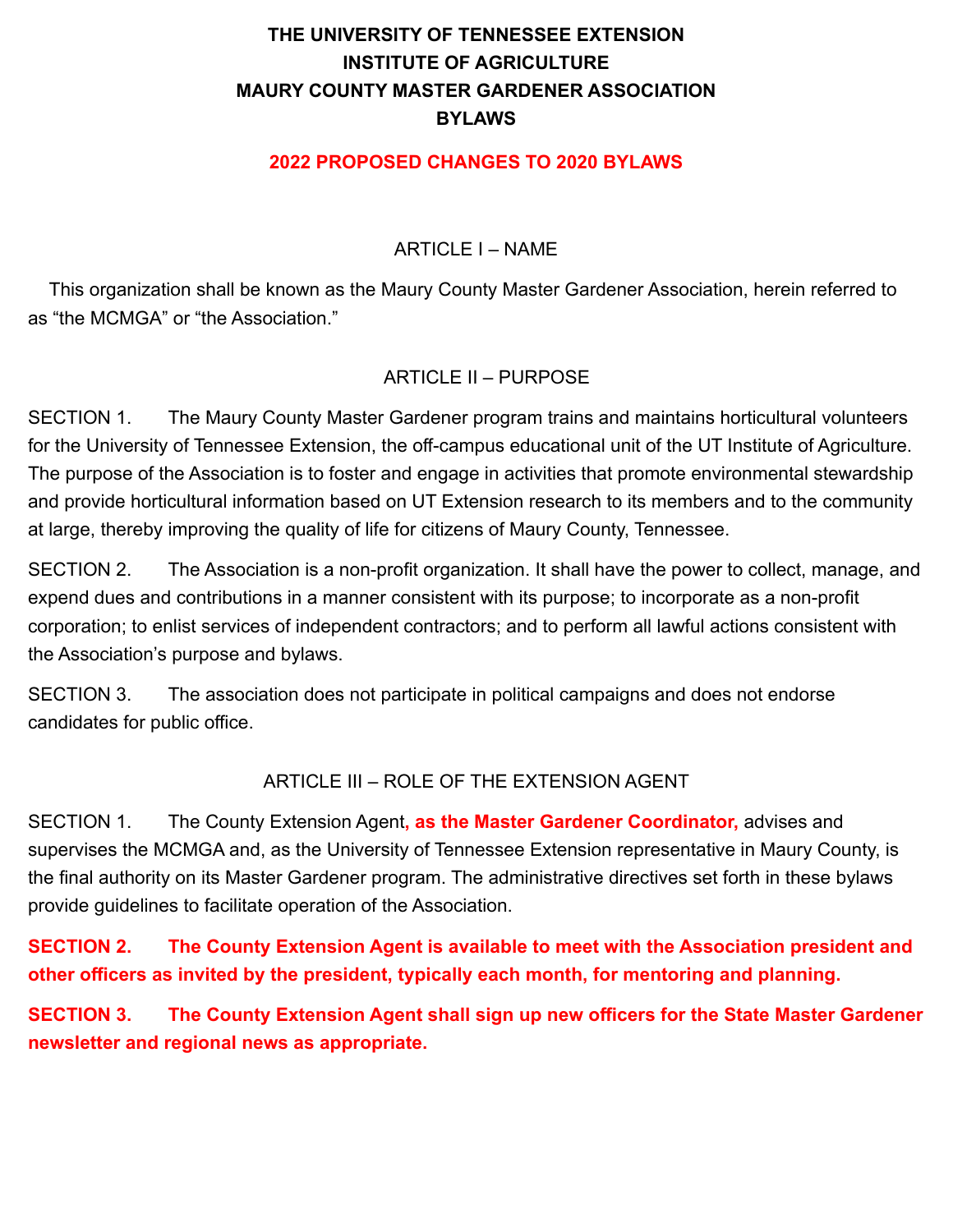#### ARTICLE IV – MEMBERS

SECTION 1. Membership in the MCMGA shall be by completing Master Gardener training classes and by remaining a member in good standing. The program is open to all interested persons without regard to race, national origin, religion, gender, disability, marital or veteran status, or any other legally protected status. Each member must maintain the integrity of the organization.

a. Members are those who have had Master Gardener certification conferred upon them after completing the required course of study conducted by the University of Tennessee Extension. They remain active members in good standing by maintaining certified status and paying annual dues each calendar year.

b. Master Gardener Interns are required to perform 40 volunteer service hours and acquire an additional 8 continued education **unit** hours (CE**U**s), within 12 months of completion of the class.

c. To remain a certified Master Gardener in good standing in subsequent years, an individual must perform 25 volunteer service hours and acquire 8 CE**U**s within each year.

d. If an individual does not meet these requirements, he or she will no longer be considered a certified Master Gardener and will forfeit all privileges of membership. The Association, with the approval of the County Extension Agent, may make exceptions in unusual circumstances.

e. The County Extension Agent is the sole authority on certification status. He or she will notify the Association of any change in certification of its current members as well as persons newly certified after annual training classes.

f. Persons who have completed Master Gardener training in another Tennessee county or another state, and were members in good standing, may petition for immediate membership in the MCMGA (see UT Extension Master Gardener Program Guidelines and Procedures for out-of-state policy).

g. Life members are members who have served in good standing for 10 or more consecutive years. This status requires 15 hours of volunteer service and/or continued education annually. They may hold office and vote. They are exempt from paying dues.

h. Honorary members are persons who have shown overwhelming support for the organization but have not been through the program. They are exempt from paying dues.

SECTION 2. All memberships are for a calendar year.

a. Members record volunteer/education hours from January through December and report as required by the County Extension Agent **in early December.**

b. Interns who become certified may count all hours from January to December of that year to meet ongoing certification requirements.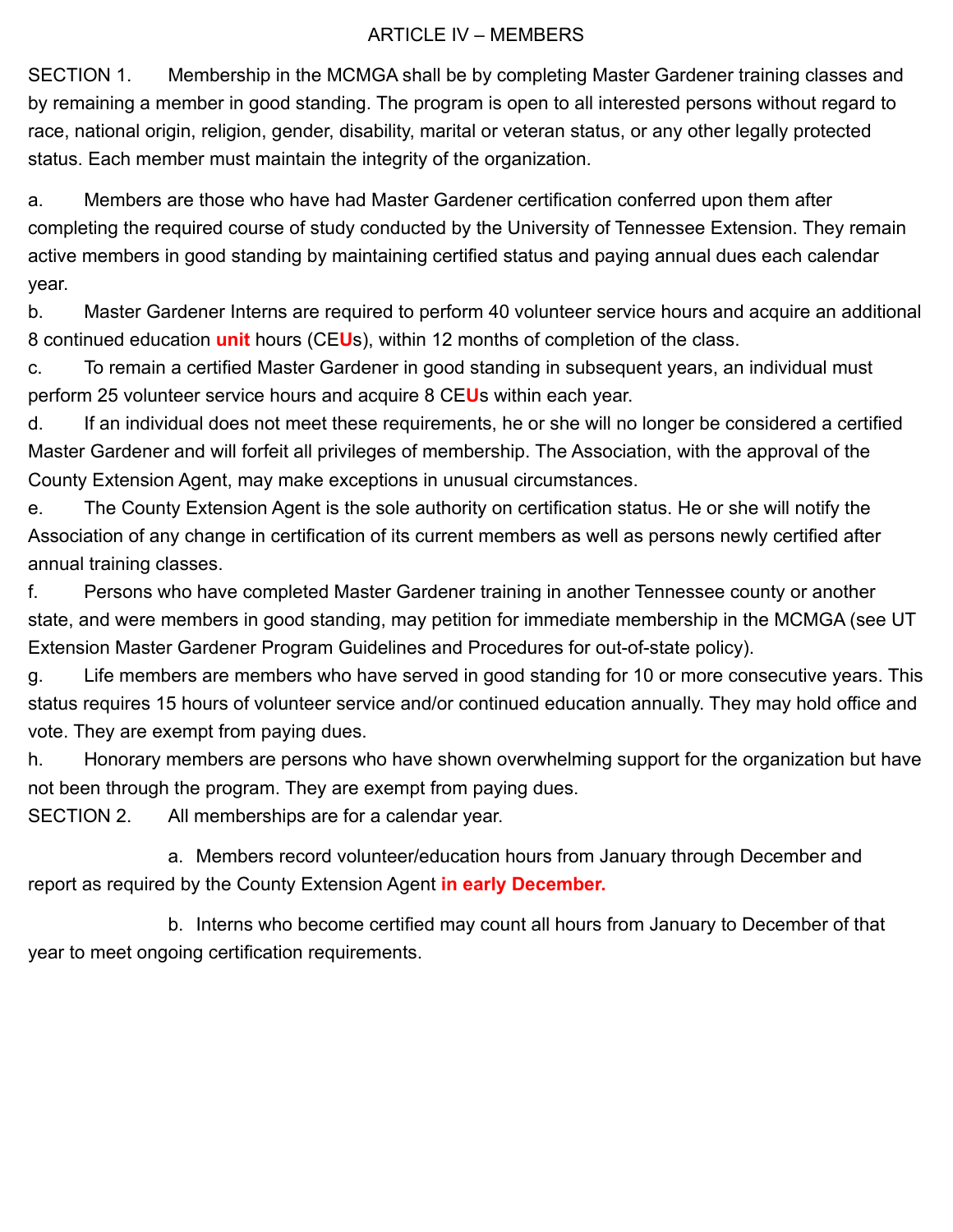SECTION 3. Membership dues shall be in an amount set annually by the Association, payable in January – February of each year. Life and Honorary members do not pay dues. *See addenda for current dues.*

SECTION 4. Each dues-paying member shall be entitled to one vote on all matters brought before the Association.

#### ARTICLE V – OFFICERS AND ELECTIONS

SECTION 1. The officers of the Association shall be a President, two Vice Presidents, Secretary, Treasurer, and Immediate Past President. A co-officer can be available if needed.

### **a. Officers are members of the Association Board along with the current chairs of Association Standing Committees.**

b. Duties are set forth in Section 3.

*c. See addenda for current officers.*

SECTION 2. Election of officers.

a. All members in good standing are eligible to serve as officers.

b. Elections shall be held biannually at the November meeting of the Association. At the September meeting, the President will provide brief descriptions of officer and committee chair duties and ask members to sign up for positions they are willing to hold. The president will appoint a nominating committee to review volunteers and other qualified candidates. This committee will present in October a slate of officers to be voted on at the November meeting. The slate proposed by the committee shall be published in electronic form prior to the November meeting.

c. Officers are elected for a period of two years, and their term of office shall begin on January 1 of the following year. Officers may serve multiple terms with the approval of the County Extension Agent. **Officers will assist in a smooth transition to new officers; maintain an "Officer's Duties" binder supplied by the Association and pass along to the next person elected to the position.**

d. No elected officer shall hold more than one office at a time.

e. In the event that an office becomes vacant, a special election will be held to elect a member to fill the position for the unexpired term.

SECTION 3. Duties of Officers.

- a. The President shall:
- 1) Prepare an agenda for each meeting of the Association
- 2) Preside at all meetings of the Association
- 3) Appoint Standing and Special Committee chairs
- 4) Be an official representative of the Association at State, Regional, or other events external to the county organization
- 5) Call special Association meetings, as requested or required
- 6) Be an ex officio and voting member of all committees
- 7) Publish monthly and special communications via email, including meeting notices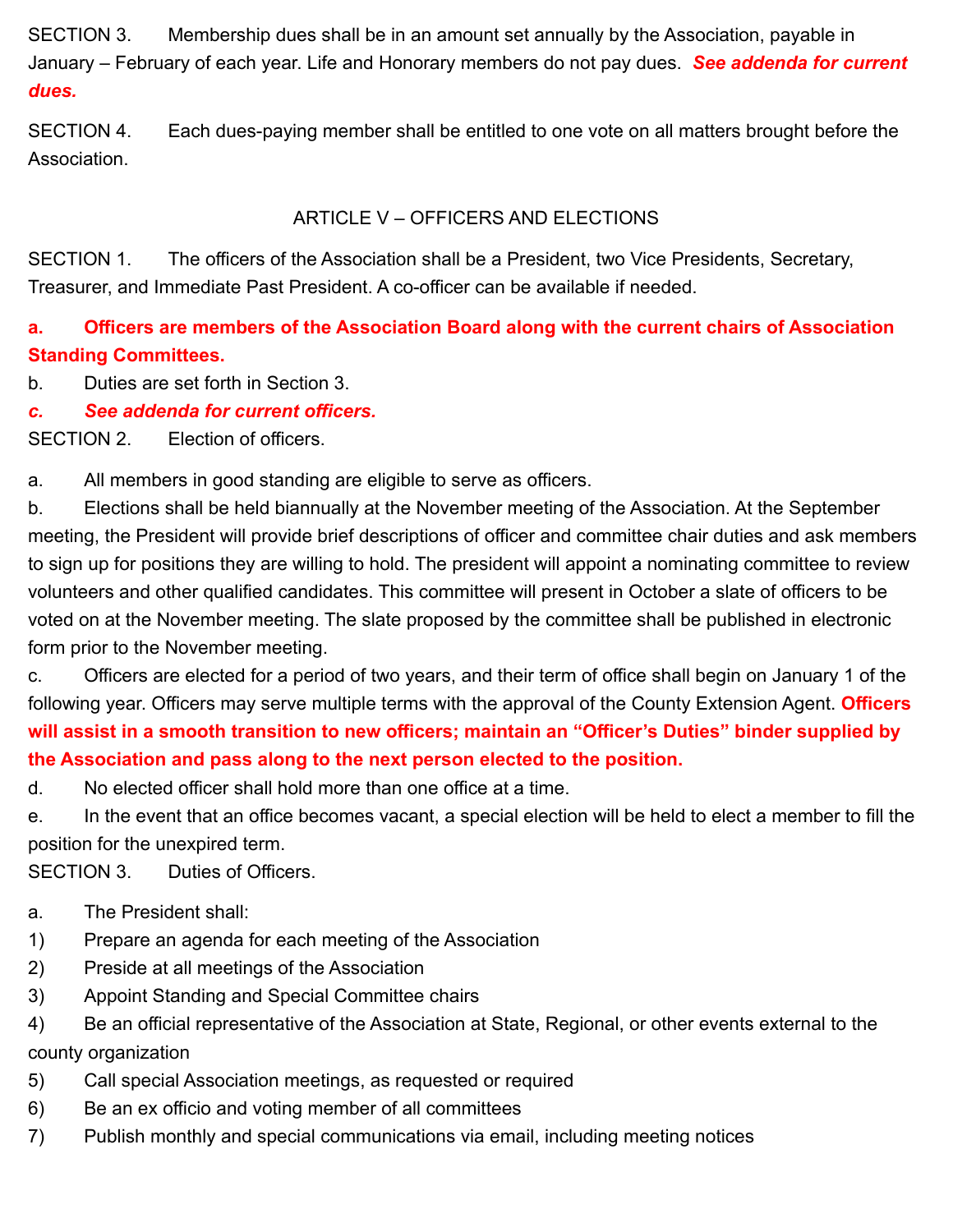- 1) meeting notices
- 2) Perform other duties as may be required
- b. The Vice Presidents shall:
- 1) Preside when the President is absent or unable to act **in agreement with other VP.**
- 2) Be in charge of meeting programs and plan **service projects**

### **3) Provide about five garden-related door prizes, predominantly gender neutral, and manage a drawing at each membership meeting**

### **4) Ensure speakers support the MCMGA purpose and help increase membership with the support of the County Extension Agent**

### **5) Support** committees at the President's request **and share Standing Committee oversight as agreed**

- 6) Perform other duties as may be required
- c. The Secretary shall:
- 1) Record the minutes of all meetings of the membership and make them available before the next meeting
- 2) Be the custodian of the records of the organization
- 3) Handle general correspondence of the organization
- **4) Maintain the roster of members**
- 5) Keep a record of attendance at monthly meetings
- 6) Perform other duties as may be required
- d. The Treasurer shall:
- 1) By November, prepare annual budget for coming year based on requests of officers and committee chairs, in conjunction with the outgoing treasurer from the previous election
- 2) Collect monies due the MCMGA, including member dues
- 3) Make necessary disbursements only as approved by President and membership -- if more than \$100, by approval of members at an Association meeting by simple majority; if less than \$100, President is authorized to make the disbursement
- 4) Keep an accurate account of receipts and disbursements, and **make line-item reports in March,**

**August and October to membership meetings indicating budget remaining** as well as annual report**/ new budget in January**

- 5) Submit financials as required by UT Extension
- 6) Perform other duties as may be required
- e. The Immediate Past President, the outgoing president, shall:
- 1) Serve in a consulting capacity
- **2) Chair the Standing Committee for Mentoring and Retention**
- 3) Chair the nominating committee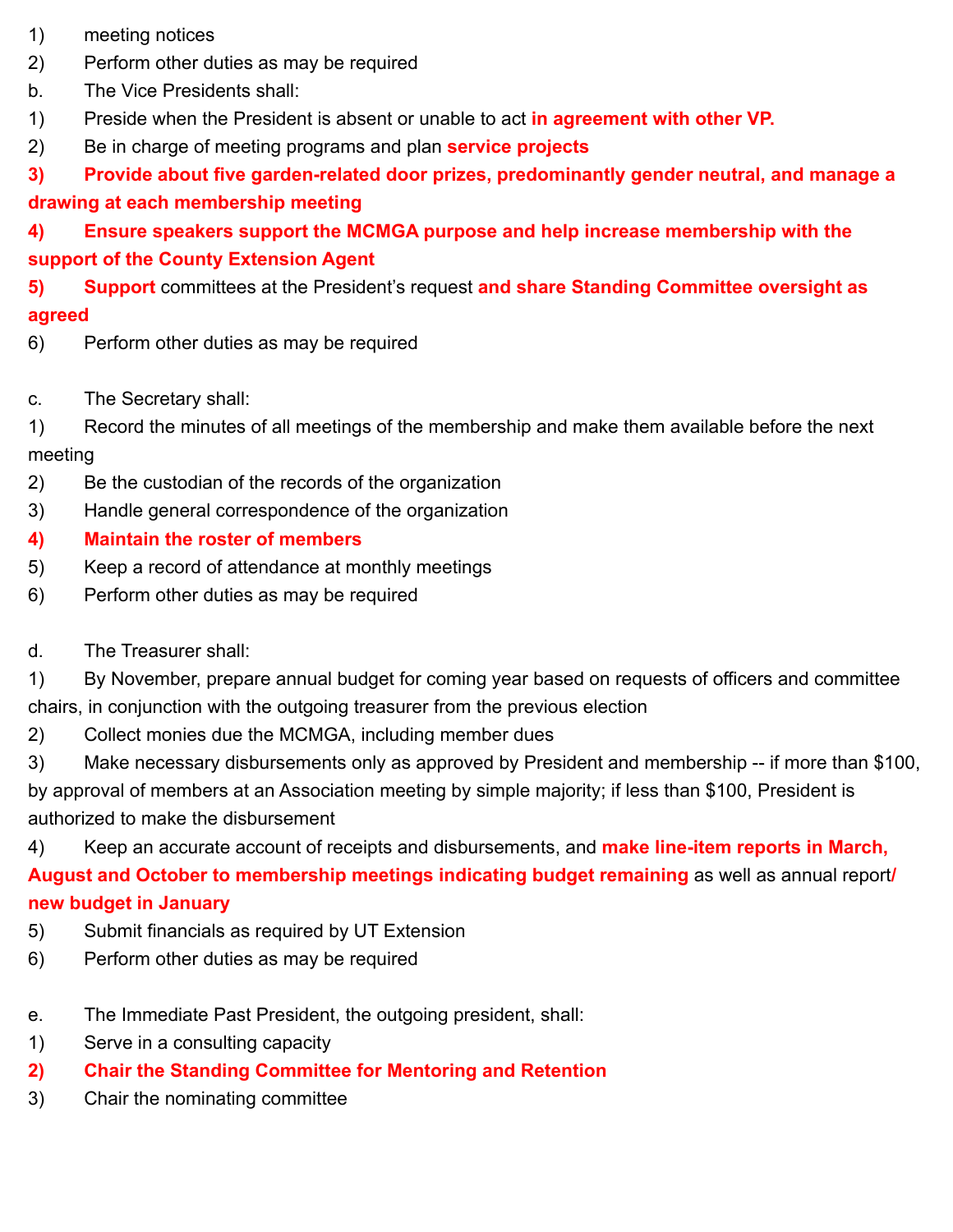#### ARTICLE VI – MEETINGS

SECTION 1. Membership meetings of the MCMGA shall be held monthly at such days, times and places as the membership may designate. *See addenda for current meeting time/place.*

SECTION 2. A **membership** meeting in November of every other year shall include the election of officers.

SECTION 3. At all meetings where business is conducted, voting members present shall constitute a quorum.

SECTION 4. The fiscal year for financial reporting is January 1 to December 31. At the January meeting, the end-of-year financial report and the budget for the following year will be presented for approval of the membership.

**SECTION 5. A meeting of the Association Board, consisting of Officers and Standing Committee Chairs, shall be held in January of each year.**

#### ARTICLE VII – COMMITTEES

SECTION 1. The President may create committees as needed and shall appoint committee chairs. The chair of a committee selects committee members. Committees are of **three** types:

**a. Executive Committee is the elected officers and is called into session to facilitate decision making between annual meetings of the Association Board or in urgent and crisis circumstances.**

b. Standing committees are necessary for the continued existence or functioning of the Association. **Standing Committee Chairs will assist in a smooth transition and maintain a "Committee Chair's Duties" binder supplied by the Association to pass along to the next person appointed to the position.** *See addenda for current Standing Committees.*

c. Special committees may be appointed to meet short-term or immediate goals and can be for any purpose, including special events.

SECTION 2. The quorum for a committee shall be members in attendance.

SECTION 3. The President shall be an ex officio member of all committees with the right to vote**, unless delegated to another officer.**

SECTION 4. Each Committee Chair shall:

- a. Understand needs and arrange funding as needed; apply for grants and awards as appropriate
- b. Schedule committee meetings and workdays, as needed

c. Inform membership of workdays and progress via the **email newsletter, separate email or social media**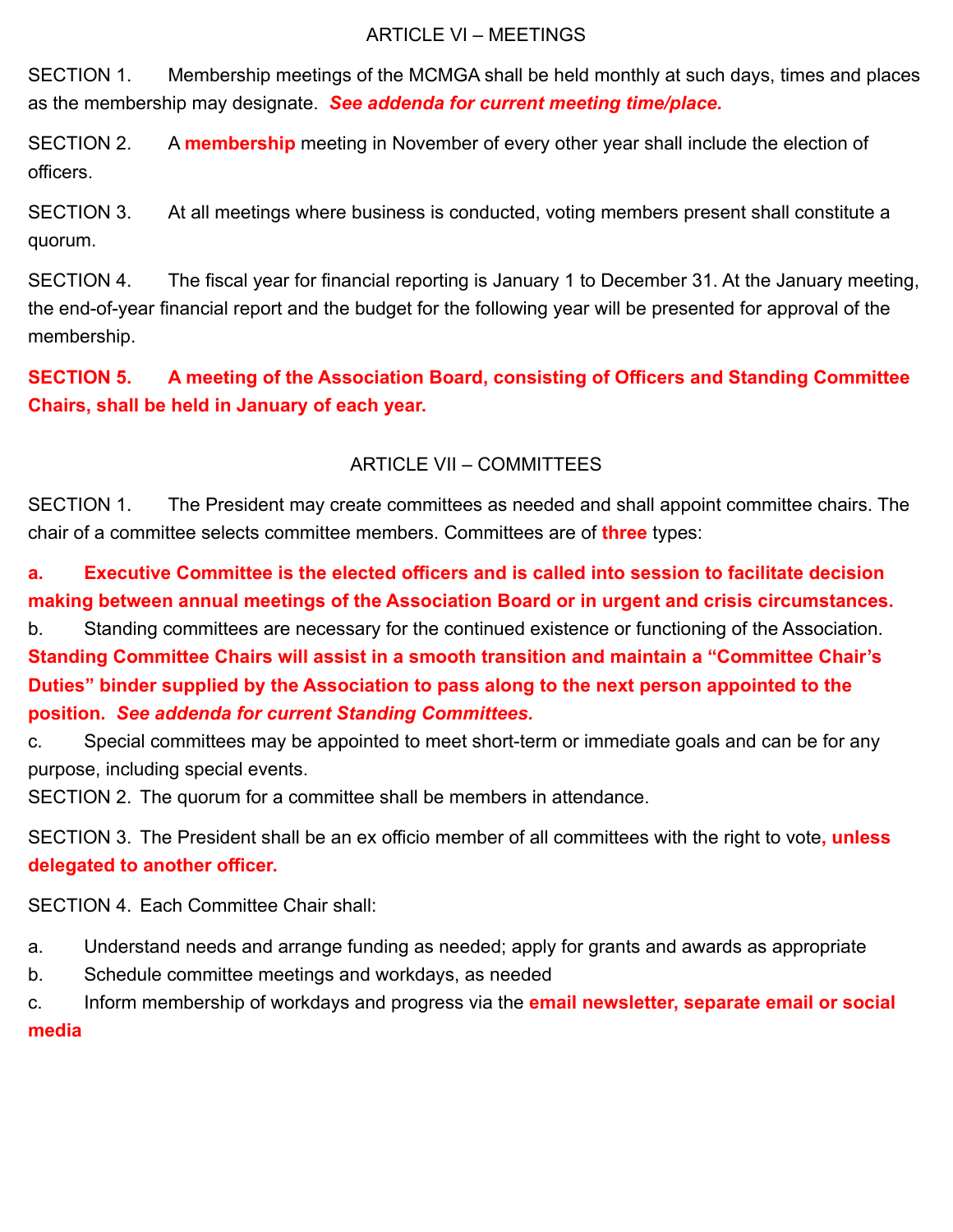a. Record the minutes of committee meetings and issue a summary to the Secretary to be made available with the monthly minutes of the Association

b. Report progress at monthly meetings, as appropriate

c. Submit budget requests for the following year to the Treasurer **by October 15 of current year** ARTICLE VIII – COMMUNICATION

SECTION 1. Official communication of The MCMGA is through electronic means.

SECTION 2. When any notice is required to be given to the membership, electronic publication is deemed sufficient.

### ARTICLE IX – PARLIAMENTARY AUTHORITY

Robert's Rules of Order, Revised will govern the Association in all cases to which they are applicable.

### ARTICLE X – AMENDMENTS

SECTION 1. This organization may adopt new or revised bylaws or amendments to the bylaws at any time **as specified in Sections 2 – 4.**

SECTION 2. Changes to the bylaws may be proposed at any membership meeting by any member in good standing.

SECTION 3. At the time it is presented, an amendment may be amended by simple majority vote. It may not be finally adopted at the same meeting in which it was proposed.

SECTION 4. A proposed amendment will be advertised by electronic means prior to the next meeting of the membership, at which time it will be brought to a vote. Changes to the bylaws require an affirmative vote of two-thirds of voting members present.

#### ARTICLE XI – DISSOLUTION

In the event that the MCMGA disbands or otherwise ceases to function, all assets of whatever nature which remain after just debts and responsibilities have been satisfied shall be deposited in the Maury County Extension Office account to be used for educational purposes. No part of the net income shall inure to the benefit of any member or be distributed to its members or officers.

#### *REVISION HISTORY*

REVISED BY VOTE OF MEMBERSHIP: February 11, 2020

PROPOSED REVISION reviewed by the Association Board on January 18, 2022; last edited: January 26; briefly reviewed at membership meeting February 1; published in full in March newsletter